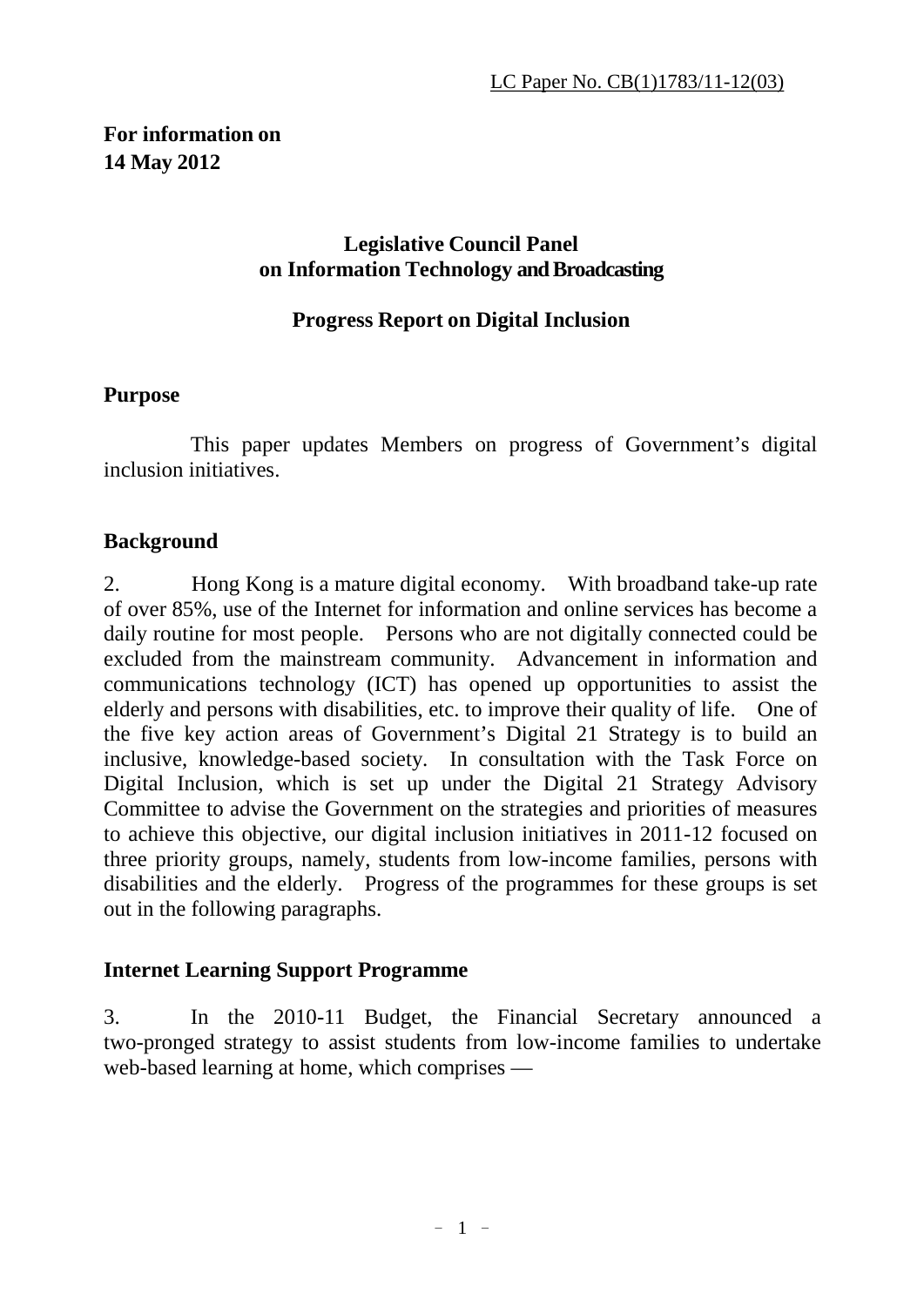- (a) a non-accountable annual cash Internet Access Subsidy disbursed to eligible families from 2010/11 school year onwards together with the Comprehensive Social Security Assistance or the School Textbook Assistance as the case may be; and
- (b) a five-year Internet Learning Support Programme (Programme) to help eligible families procure affordable computers and Internet access service, and to provide training, and user and social support to them. At its meeting on 28 May 2010, the Legislative Council Finance Committee approved a funding commitment of \$220 million for the implementation of this Programme.

### *Progress of Implementation*

4. The Government commissioned eInclusion Foundation Limited (eInclusion), formed by the Boys' & Girls' Clubs Association of Hong Kong and the Internet Professional Association, and WebOrganic, formed by the Hong Kong Council of Social Service, as Implementers in the eastern and western parts of Hong Kong respectively. The Programme was launched under the brand name "i Learn at home" (「一家一網 e 學習」) on 14 July 2011. Leveraging on their networks, the two Implementers have sourced discounted product offers for target beneficiaries with flexible payment options, and set up 22 service centres across the territory to provide comprehensive support to eligible families and students. Through bulk purchase and with the Implementers undertaking vendors' marketing and user support functions, the Programme has driven down the cost of computers and Internet access, and reduced the price disparity in different locations.

5. As at 31 March 2012, 43 378 of the 245 000 eligible families in the current (2011/12) school year have enrolled in the Programme and 10 395 of them have received services from the Implementers. To raise awareness of the Programme, the Office of the Chief Government Information Officer (OGCIO), together with the Implementers, have embarked on a series of promotion activities, including school talks; briefings for principals, parent-teacher associations; direct mail of Programme leaflets and enrolment forms through the Student Financial Assistance Agency; distribution of Programme information by Social Welfare Department; and general publicity such as Announcements in the Public Interest, RoadShow on buses, etc. These efforts notwithstanding, take-up of the Programme is slower than originally envisaged. To drive participation, we have since January 2012 streamlined the enrolment procedures. The Implementers will also roll out more attractive offers and value-added services, set up additional service centres, and mobilise volunteers to provide direct support to Programme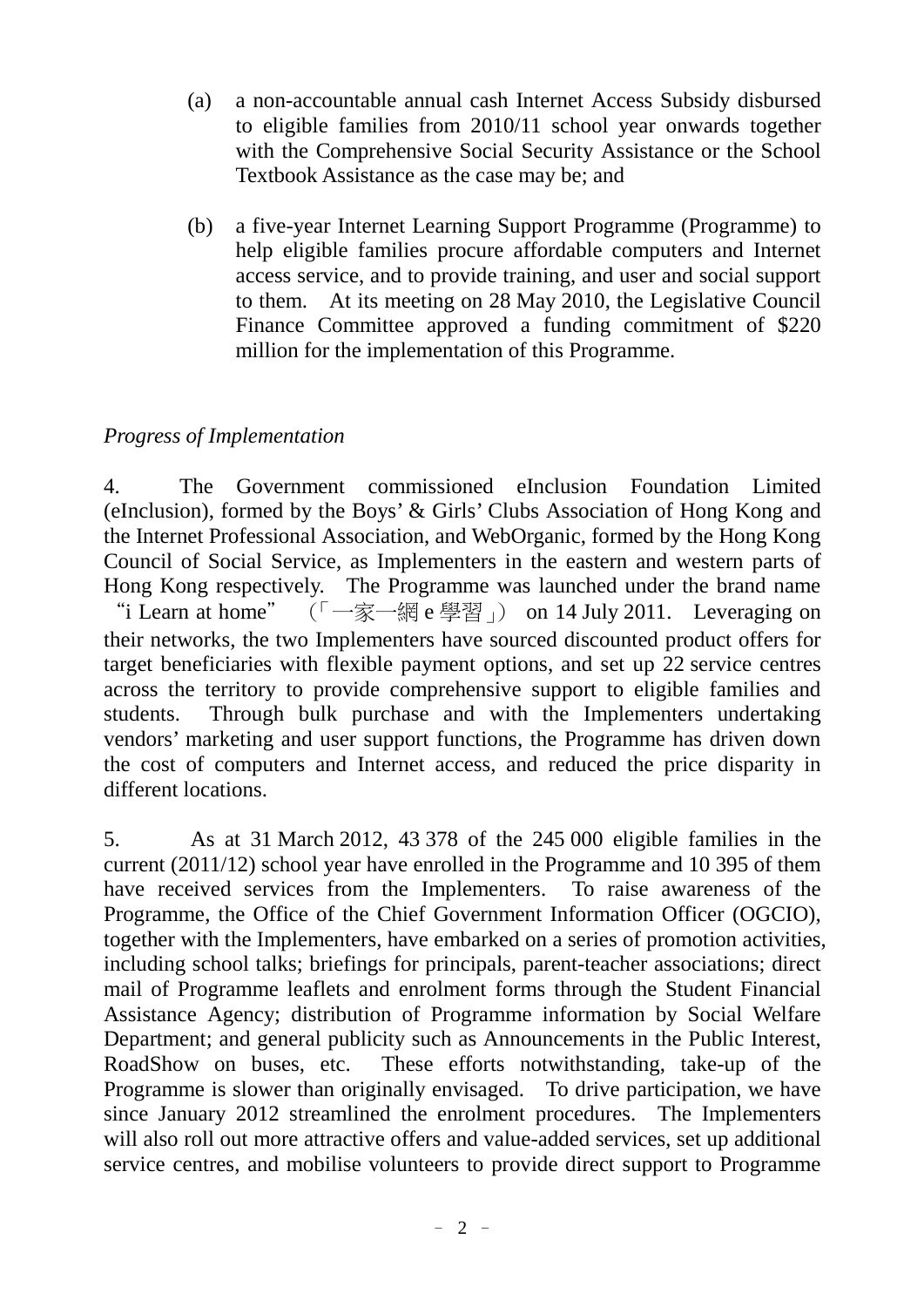participants. We expect service take-up would improve with the increasing adoption of e-Learning and e-Textbook among schools and gradual expiry of pre-Programme Internet service contracts between eligible families and their service providers. A summary of Programme performance in figures and promotion activities is set out at **Annex A**.

### *Programme Monitoring*

6. OGCIO has entered into Funding and Operation Agreement with the two Implementers, setting out their performance targets, obligations, and governance and accounting requirements, etc. A Programme Steering Committee led by the Government Chief Information Officer and comprising representatives from the Education Bureau and the Social Welfare Department has been set up to monitor Programme delivery and resolve matters of common concern. In addition, OGCIO also monitors the Programme through regular working level meetings with the Implementers, Implementers' regular performance reports with supporting data and statistics, their annual business plan and audited accounts, and site visits. OGCIO will conduct a review of the implementation arrangements in mid- 2013.

### *Proposal to Disburse the Internet Access Subsidy through a Voucher System*

7. There is a suggestion that the Internet Access Subsidy mentioned in paragraph  $3(a)$  above should be disbursed to eligible families in the form of voucher to be redeemed for acquiring Internet services and computers through the Programme, thus ensuring proper use of the subsidy and encouraging participation in the Programme. This arrangement would **not** be consistent with the funding package which the Government proposed and the Finance Committee approved in May 2010 as set out in paragraph 3 above. The annual cash subsidy which forms the first limb of the approved package is designed to be a non-accountable cash subsidy. This arrangement is direct. It allows parents freedom to choose from the many computer/Internet service options that already exist in the market whilst minimising stigmatisation effect. It is consistent with the cash disbursement mode for other forms of student financial assistance, such as the School Textbook Assistance and Student Travel Subsidy. We have reason to believe that many of the eligible families have already procured some form of computer / Internet service before the school year 2011/2012 and that the direct cash subsidy must have reduced their financial burden in this respect. The second limb of the funding package relates to the additional services being or to be offered by the Programme, which is designed as a supplement to the annual cash subsidy, to help eligible families acquire more economical computer / Internet service packages and offer counselling and supporting services to them.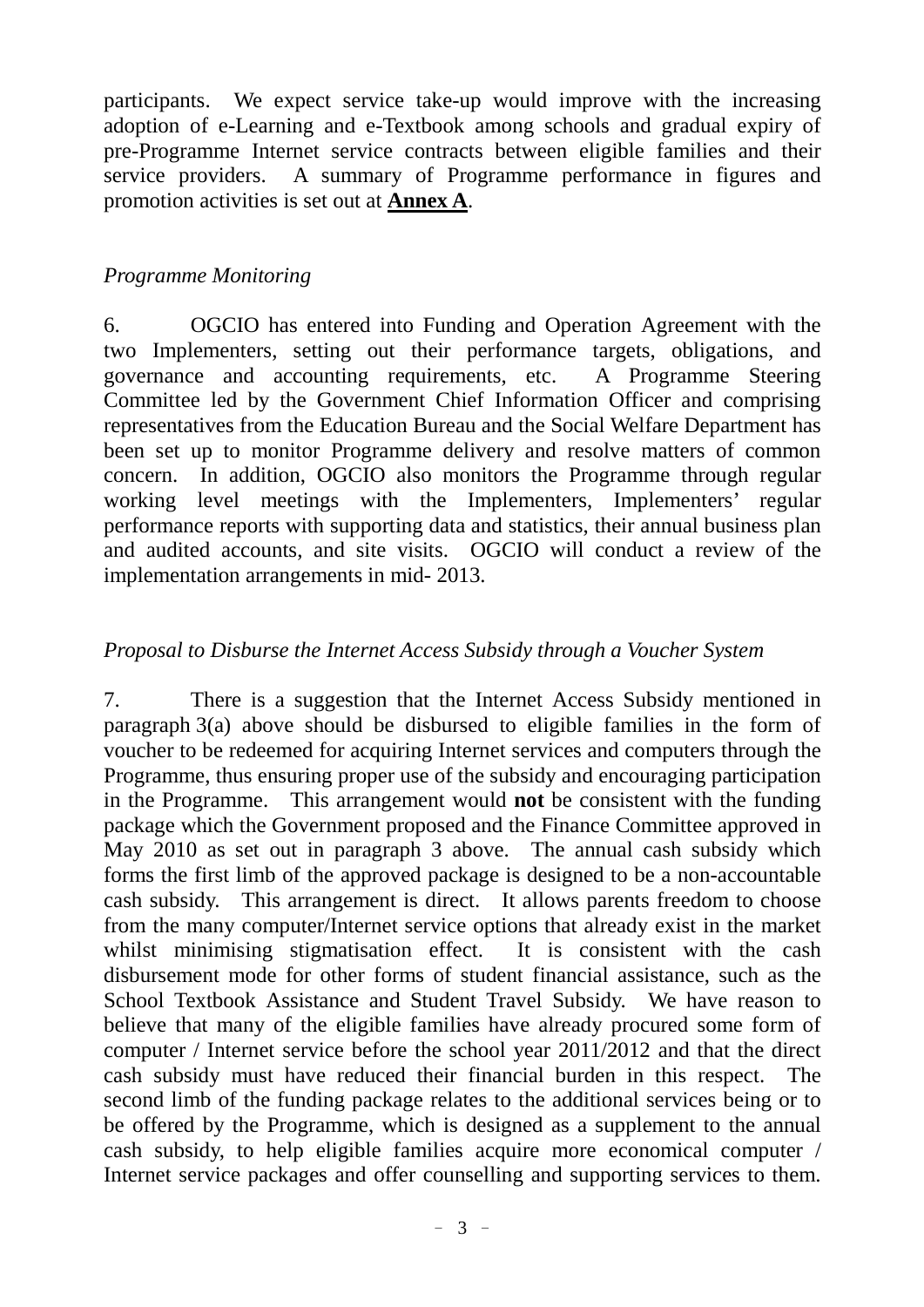Whilst the take up rate for the initial year was lower than expected, we would work closely with the Implementers to try to catch up on performance for the remaining term of the Programme.

8. If a voucher system were to be introduced, the Government would need to cease the payment of the direct non-accountable cash subsidies, devise a voucher scheme to give all eligible families a range of choices no less restrictive than what they currently enjoy, and would need to revisit the status of the Implementers like whether they should be given the exclusive right to accept the vouchers, and if not, why would the Government still subscribe to their service. If the beneficiaries are allowed to select their own service providers and use the voucher for redemption, then the system for accrediting retail outlets and verifying the proper use of the vouchers for over 200 000 beneficiaries would be very costly and complicated. In the end, the additional administrative cost to be borne by service providers under a voucher scheme may be reflected in the Internet service charges. Considering that disbursement of the subsidy as a non-accountable cash allowance would afford more flexibility for the recipients and is administratively more manageable, the Administration does not see justification to link up the two limbs of the funding package.

# **Web Accessibility Campaign**

9. To facilitate access to online information and services for all segments of the community including persons with disabilities, the Government launched a Web Accessibility Campaign (Campaign) in October 2011 to promote the adoption of web accessibility design in the public and private sectors. Government websites are required to conform to Level AA of the latest version (Version 2.0) of the Web Content Accessibility Guidelines promulgated by the World Wide Web Consortium (W3C) by early 2013 within all practicable means. This requirement makes the HKSAR Government one of the earliest to implement this latest standard for government websites.

10. For the non-government sector, our objectives are to raise awareness and encourage private sector organisations, public bodies and social service organisations whose online information and services are frequently used by persons with disabilities to adopt accessibility designs in their websites. To achieve these, we have compiled a management handbook on key web accessibility principles and practices for corporate executives and managers, developed a portal [\(www.webforall.gov.hk\)](http://www.webforall.gov.hk/) to share know-how and best practices, and organised a series of seminars and workshops for some 150 organisations. Responses are encouraging, with over 5 600 downloads of the management handbook, some 140 000 page views of the portal since October 2011 and over 300 participants attending the seminars and workshops. A follow-up survey on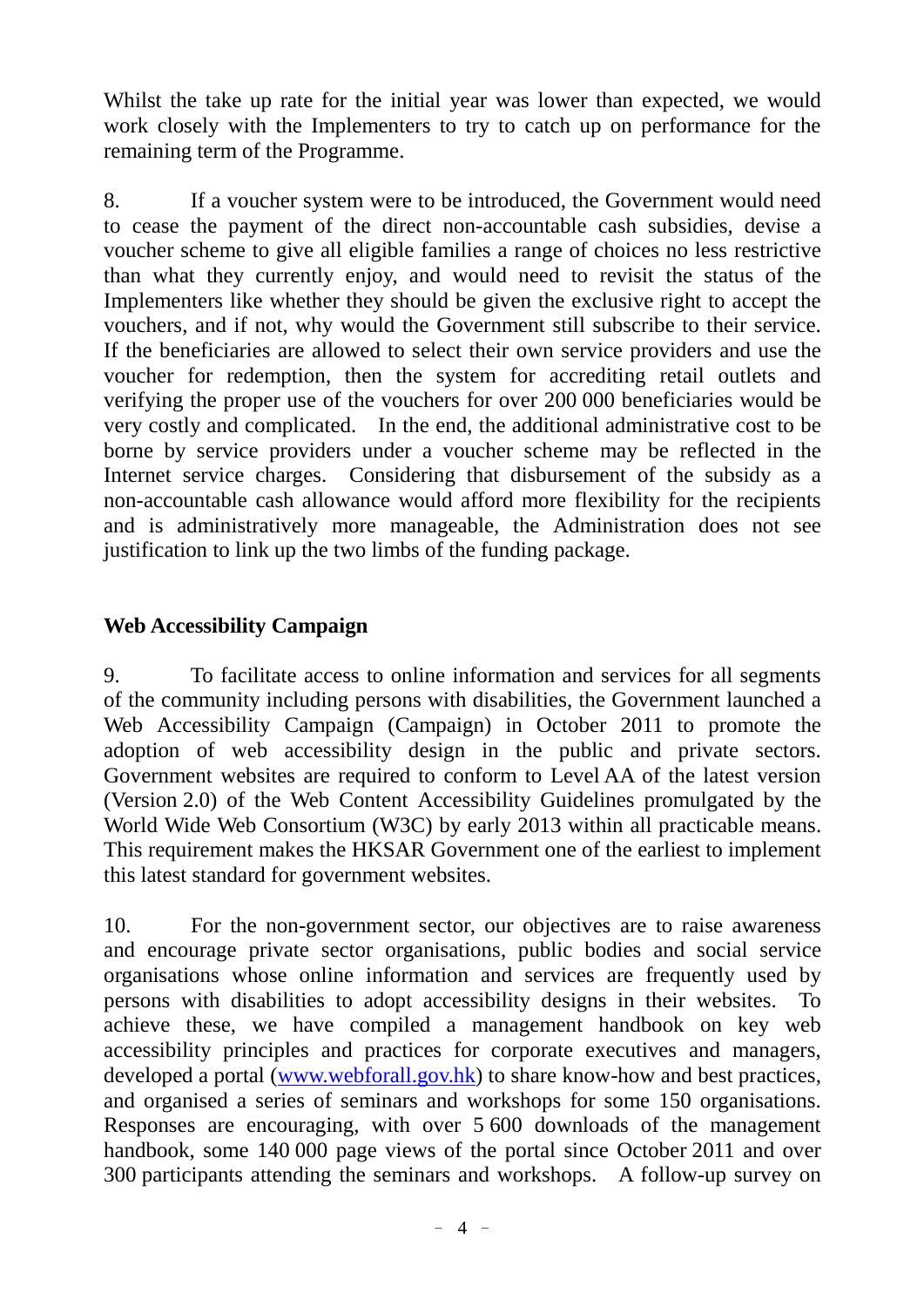participants of the seminars and workshops indicated that 42 organisations have undertaken to improve web accessibility in their corporate websites, with 10 of them planning to complete the improvement within 2012.

11. Nonetheless, there is still much room for encouraging wider buy-in among organisations in the non-government sector. We will continue to promote web accessibility in 2012-13 through the following measures —

- (a) inviting tertiary education institutions to incorporate web accessibility in their ICT curriculum to inculcate professional ethics and foster awareness;
- (b) organising seminars and experience sharing workshops for corporate ICT personnel, website designers and social service organisations on web accessibility best practices; and
- (c) co-organising with the Equal Opportunities Commission a recognition scheme to show appreciation for organisations adopting web accessibility designs and to provide advisory support to them.

OGCIO has set aside \$2 million to champion and implement these initiatives. A summary of the initiatives under the Web Accessibility Campaign in 2011-12 and 2012-13 is set out at **Annex B**.

# **Development of Assistive Technology for Persons with Disabilities**

12. In 2010-11, OGCIO set aside \$3.6 million to support the development of ICT-based assistive tools and applications for persons with disabilities. Of the 39 project proposals received, OGCIO had selected nine for funding support. The selected projects, ranging from software development and upgrade, input and control assistance device, web-based service to rehabilitation tools, cater for persons with different kinds of disabilities including visual impairment and difficulties in body movement.

13. All the nine projects have been completed. The products are available for free download, distribution to needy groups or further development with a proven concept, as the case may be. An exhibition of the completed products will be held in the Central Library on 11-14 May 2012 and then in the Central Government Offices to enhance awareness of ICT-based assistive technology and encourage adoption. It is noteworthy that one of the products won a silver award at the Hong Kong ICT Awards 2012. Details of the nine funded projects are set out at **Annex C**.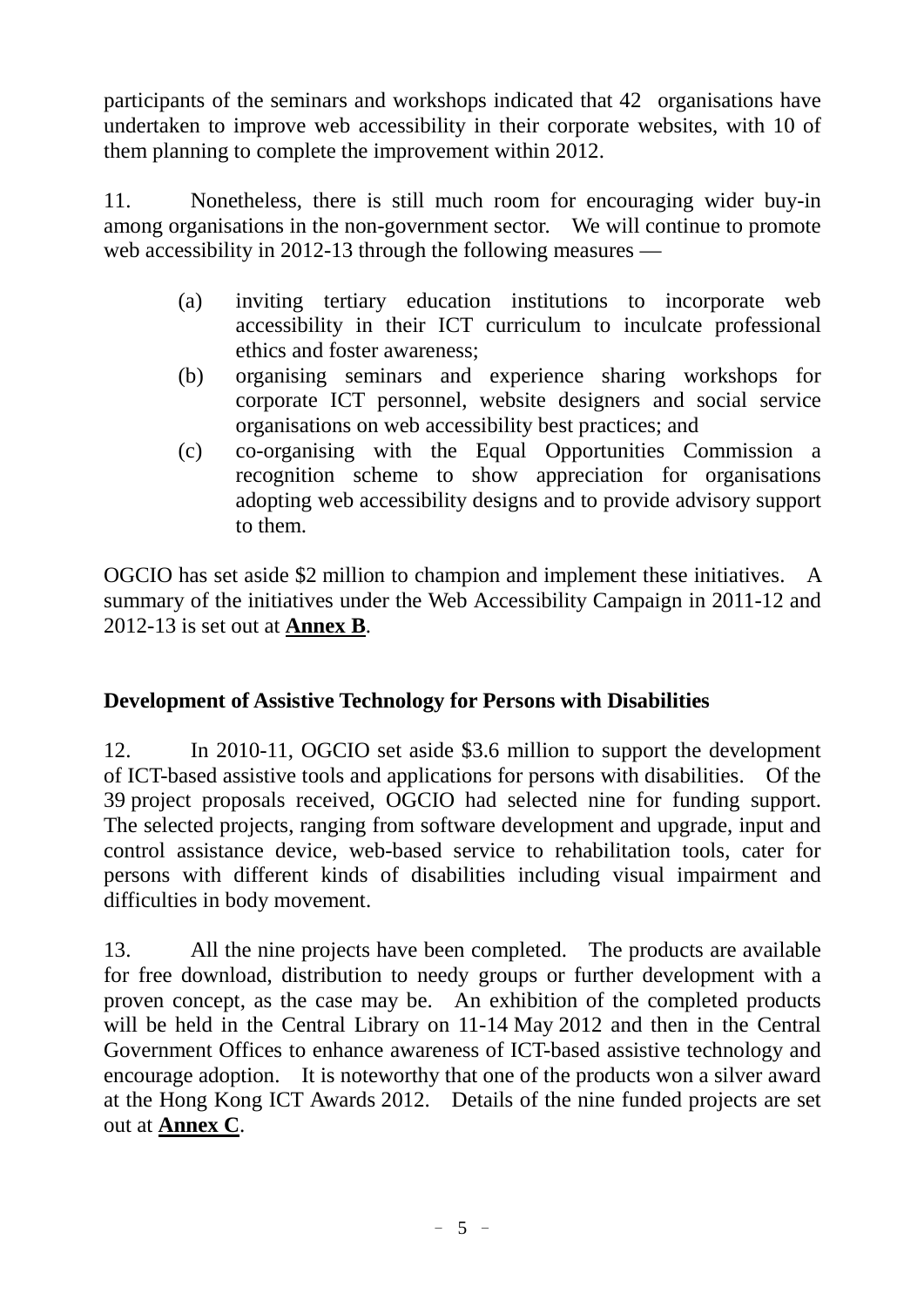## **Encouraging ICT Adoption among the Elderly**

## *Elderly Portal*

14. The elderly is another priority group targeted for digital inclusion initiatives. In 2009-10, we commissioned the Hong Kong Society for the Aged (SAGE) to develop, manage and operate a thematic portal carrying information that caters for the needs and interests of the elderly. The portal, called "eElderly" [\(www.e123.hk\)](http://www.e123.hk/), is designed to enable easy use and navigation by the elderly so as to encourage them to acquire Internet skills to engage with information, expand their social horizon and integrate with the younger generation.

15. SAGE has partnered with over 170 non-government organisations (NGOs) to provide computer training and support to elderly users. The portal attracts an average of around 270 000 page views per month. At present, some 25 000 elderly users have registered as members, who can then enjoy privileges like discounts on merchandise under the portal bonus scheme. In 2011-12, with additional funding of \$2.95 million from OGCIO, SAGE enhanced the content of the portal by incorporating bilingual information for carers as well as silver-hair market offerings. SAGE will continue to maintain and operate the portal at its own cost, leveraging it to encourage the elderly to learn to use the Internet and benefit from such use.

### *New Projects to Encourage Wider ICT Adoption Among the Elderly*

16. In July 2011, OGCIO openly invited non-profit organisations to submit proposals for programmes to encourage wider ICT adoption among the elderly. A total of 13 qualified proposals were received. After evaluation, three projects were selected for funding support totalling \$840,000. These projects feature a combination of activities to build up elderly participants' awareness and knowledge of ICT, foster inter-generational communication through ICT activities and train up silver surfers to advocate ICT adoption among their peers. Details of these three sponsored projects, which have commenced in January 2012 and will be completed by August 2012, are set out at **Annex D**.

# **District Cyber Centre Pilot Scheme**

17. To empower community centres operated by social service organisations to support ICT use among needy groups in different districts across the territory, OGCIO engaged the Hong Kong Cyberport Management Company Limited, the Hong Kong Council of Social Service and the Internet Professional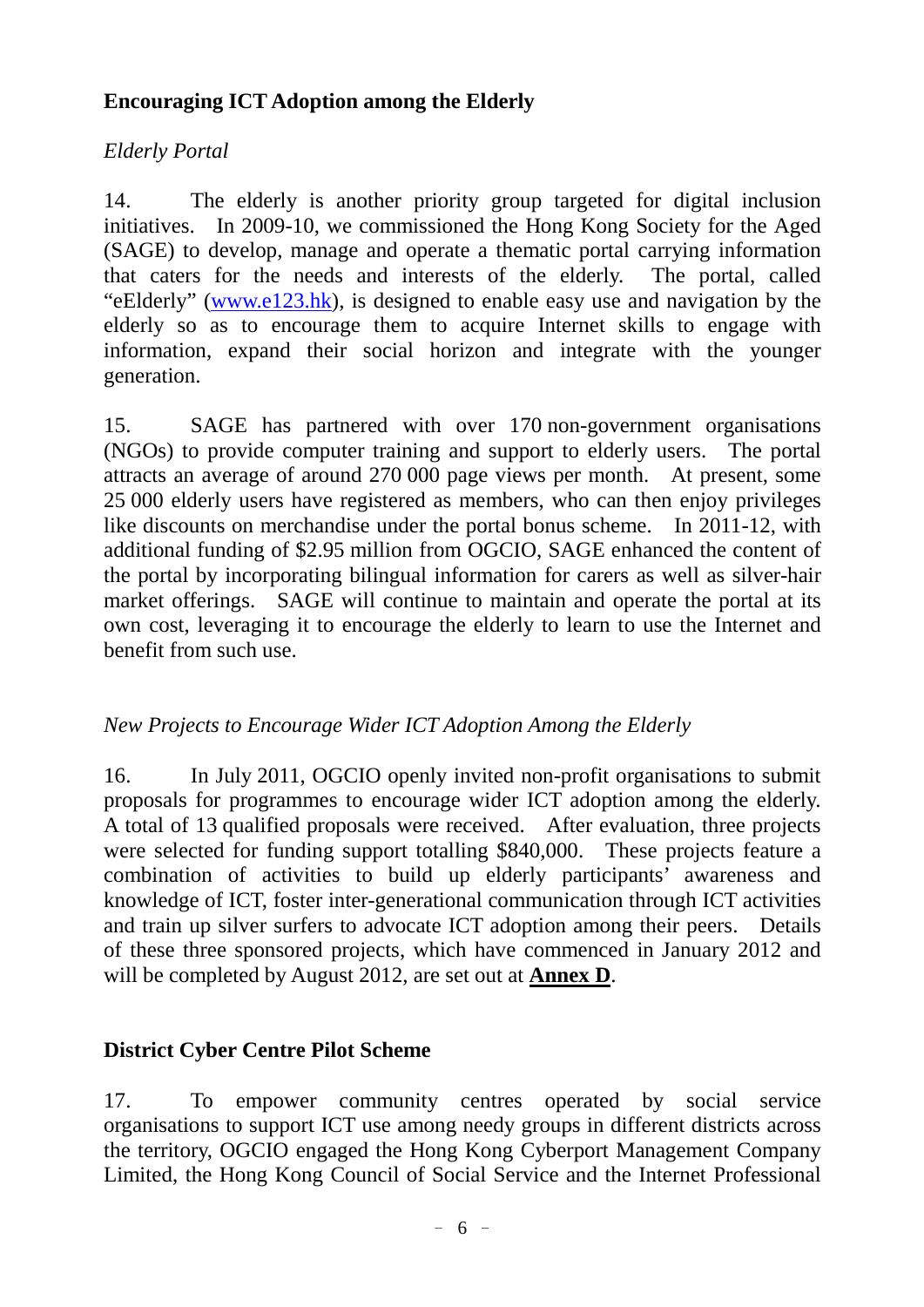Association to form an alliance to implement the District Cyber Centre Pilot Scheme in February 2009. At present, there are 57 centres under the Scheme providing computer equipment and Internet access, as well as user support and training, to various needy groups. In the past three years, OGCIO had injected \$25 million into the Scheme. The Scheme has also raised more than \$28 million of in-kind sponsorship such as software licences, broadband connections and professional services from the private sector. Since launch of the Scheme in February 2009, over 250 000 participants with around 600 000 man-hours were recorded in using the computer facilities and attending training courses and ICT activities of the district cyber centres.

18. The pilot scheme has successfully accomplished its mission of empowering these cyber centres, establishing a co-ordination network among them, and setting an effective platform for securing community donations and sponsorship as well as industry support. The centres will continue their on-going operations with their own resources and under their own management. The Hong Kong Council of Social Service (HKCSS), with its mission to provide support to social service organisations and its established network with these organisations, will continue to operate the network of cyber centres, co-ordinate industry sponsorship and provide technical support to the centres.

### **Survey on ICT Adoption of Under-privileged Groups**

19. To gauge the adoption of ICT among under-privileged groups, OGCIO commissioned a research institute<sup>[1](#page-6-0)</sup> to conduct a survey in 2011 on the usage, knowledge and access to ICT among seven under-privileged groups (namely, the elderly, persons with disabilities, students in low-income families, homemakers, single parents, new arrivals and ethnic minorities) vis-à-vis the mainstream community. Similar surveys were conducted in 2005 and 2008 using the same methodology by the same research institute. Through random sampling, a total of 4 500 households were scanned. 1 670 individuals responded to the survey, including 1 344 who belonged to the seven under-privileged groups and 326 from normal households.

20. Generally speaking, in comparison with the findings of the 2008 survey, all the under-privileged groups showed marked improvements in ICT adoption, in tandem with the increasing ICT use in the mainstream community. More specifically —

<span id="page-6-0"></span><sup>1</sup> The research institute selected for this survey is Policy 21 Limited. The same team of researchers, who then operated under the University of Hong Kong, undertook the same survey in 2005 and 2008.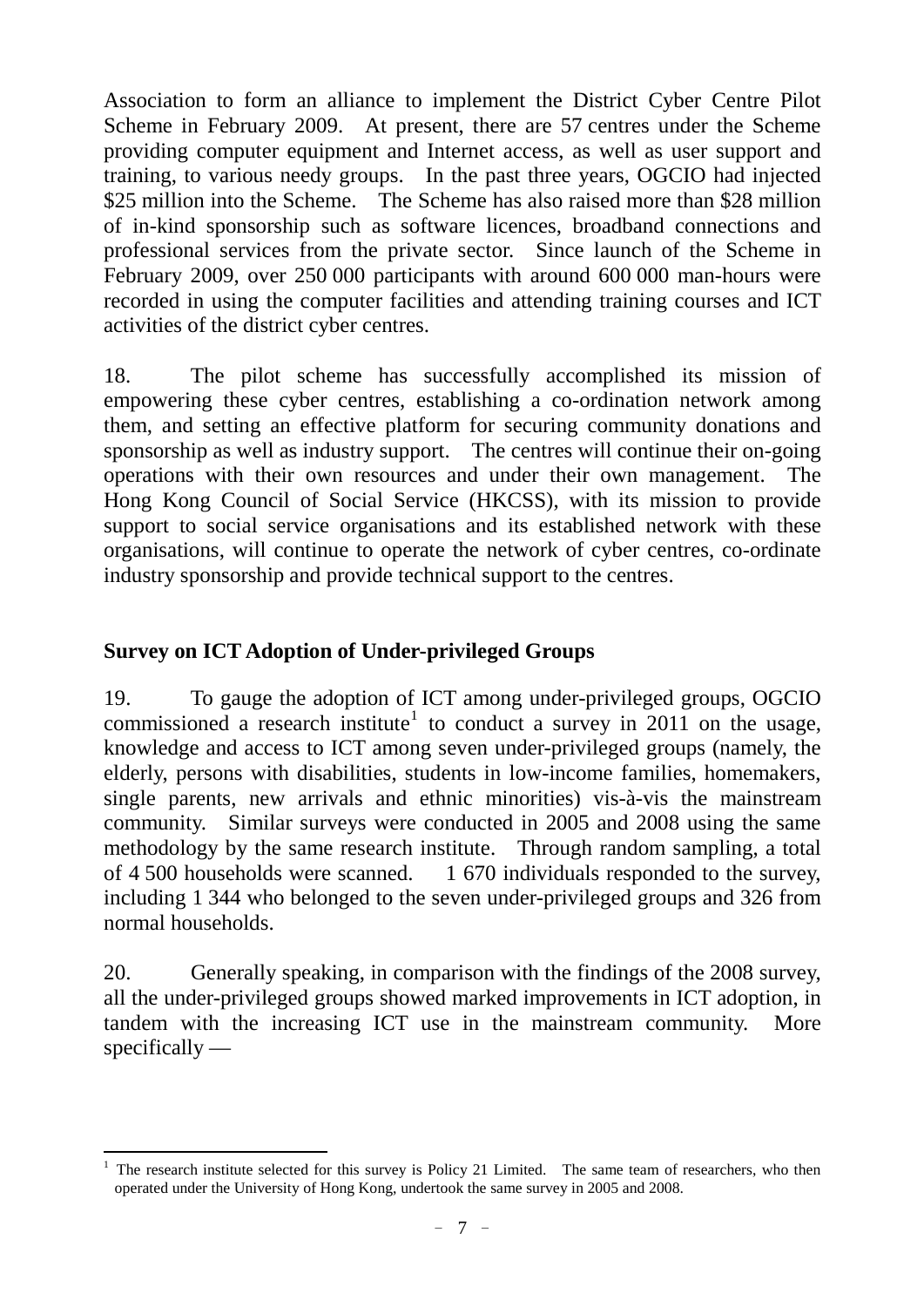- (a) For school-aged children in low-income families, about 97% of them have computers connected to the Internet in 2011, compared with 92.8% in 2008. This take-up rate is slightly below the 100% coverage for mainstream families with school-aged children. The digital divide for this group of under-privileged families has narrowed;
- (b) For the elderly group, the percentage having knowledge in using the computer has increased more than three-fold from 5.8% in 2008 to 19.8% in 2011. But compared with the corresponding figure for non-underprivileged households at 89.6%, a rather obvious digital divide remains; and
- (c) For persons with disabilities, computer usage has increased from 16.4% in 2008 to 24.8% in 2011. Compared with the corresponding figures for non-underprivileged households at 90.8%, however, a clear digital divide remains.

A summary of the findings of the 2011 survey in respect of these three groups is at **Annex E**.

## *Performance Targets*

21. At the Panel meeting on 14 March 2011, Members asked us to consider setting a benchmark and target timeframe against which the progress and effectiveness of the digital inclusion initiatives could be measured. We have therefore taken the opportunity of the survey and asked the consultant to identify performance indicators and targets on e-competence of the elderly and persons with disabilities adopted in comparable economies for benchmarking purpose. However, such information is not available.

22. For students, ICT is part of the mandatory curriculum for primary and secondary schools to foster e-competence among students. Knowledge in and usage of ICT among them should not be an issue. To ensure that no student is deprived of access to web-based learning at home due to lack of means, the Government has introduced the Internet Access Subsidy for low-income families and implemented the Internet Learning Support Programme, as detailed in paragraphs 3-7. Through the Subsidy and the Programme, our target is to ensure that access to Internet-connected computers of students from low-income families should be on a par with their counterparts in the mainstream community.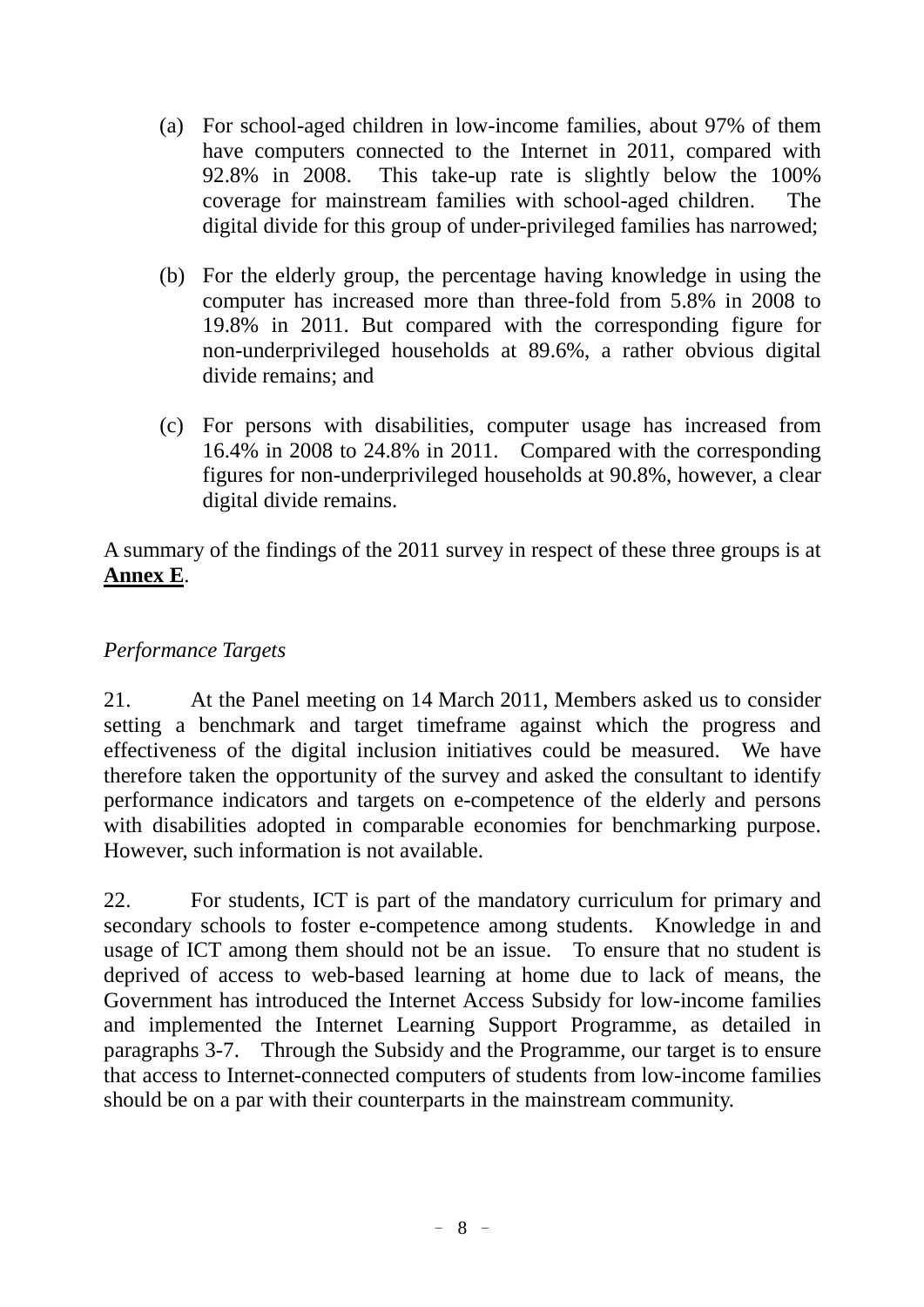23. For the elderly, we have embarked on a series of digital inclusion initiatives to equip them with know-how and encourage wider ICT adoption, such as provision of training and ICT-related activities, providing web contents that cater for their interests and needs, recognition schemes, etc. We envisage that with these efforts, and given the pervasiveness of ICT in daily lives, the e-competence of the elderly will continue to rise. We aim to increase computer and Internet usage rates of the elderly from currently 20% and 18.4% to 25% and 23% respectively by 2014.

24. For persons with disabilities, given their varying physical abilities, it is not realistic to set broad usage targets. Rather, for those who are e-competent, our aim should be to ensure that they can benefit from ICT. To this end, we have launched a Web Accessibility Campaign and have set performance targets for different initiatives under the Campaign. These performance targets are set out at **Annex F**.

### **Way Forward**

25. In the year ahead, we will continue to take forward the Internet Learning Support Programme and the Web Accessibility Campaign. We will also launch a new initiative in the latter half of 2012 to support the development of mobile applications with contents or services that cater for their needs and encourage their social participation, leveraging on the user-friendly features and increasing popularity of mobile devices. To encourage wider adoption of ICT among the elderly, we will also organise a territory-wide recognition scheme around the end of the year to incentivise ICT usage among the elderly.

### **Advice Sought**

26. Members are invited to note the above progress update on the digital inclusion initiatives.

**Office of the Government Chief Information Officer Commerce and Economic Development Bureau May 2012**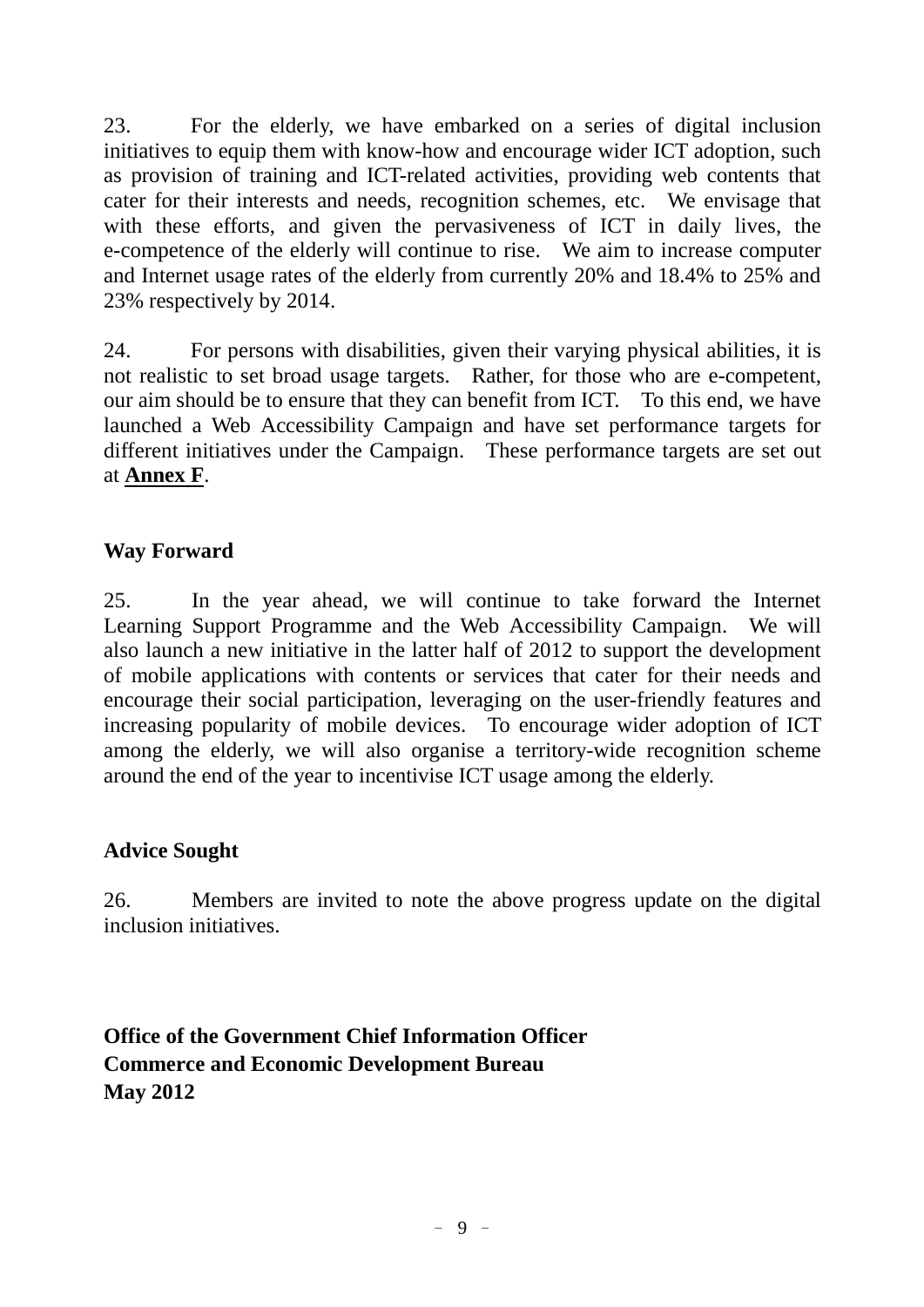# **Internet Learning Support Programme**

# **Progress and Performance**

# **1. Performance Figures**

|    | <b>Service Areas</b>                                               | Progress as at 31 March 2012 |                     |                     |  |  |  |  |
|----|--------------------------------------------------------------------|------------------------------|---------------------|---------------------|--|--|--|--|
|    |                                                                    | eInclusion                   | WebOrganic          | <b>Total</b>        |  |  |  |  |
| 1. | Number of target<br>beneficiaries reached                          | 19 4 49<br>families          | 23 9 29<br>families | 43 378<br>families  |  |  |  |  |
| 2. | Number of target<br>beneficiaries served                           | 3 1 1 7<br>families          | 7 2 7 8<br>families | 10 3 95<br>families |  |  |  |  |
| 3. | Number of students<br>trained                                      | 1 1 5 8                      | 2 2 9 4             | 3 4 5 2             |  |  |  |  |
| 4. | Number of parents<br>trained                                       | 2860                         | 2 1 3 1             | 4 9 9 1             |  |  |  |  |
| 5. | Number of Internet<br>packages sold                                | 396                          | 1 503               | 1899                |  |  |  |  |
| 6. | Number of<br>computers sold                                        | 2498                         | 2 2 8 9             | 4 7 8 7             |  |  |  |  |
| 7. | User support requests<br>handled                                   | 16896                        | 10 066              | 26 9 62             |  |  |  |  |
| 8. | Counselling services<br>rendered                                   | 6 cases                      | 5 cases             | 11 cases            |  |  |  |  |
| 9. | Conversion of<br>non-user to user of<br>Internet access at<br>home | 776                          | 1 0 4 8             | 1824                |  |  |  |  |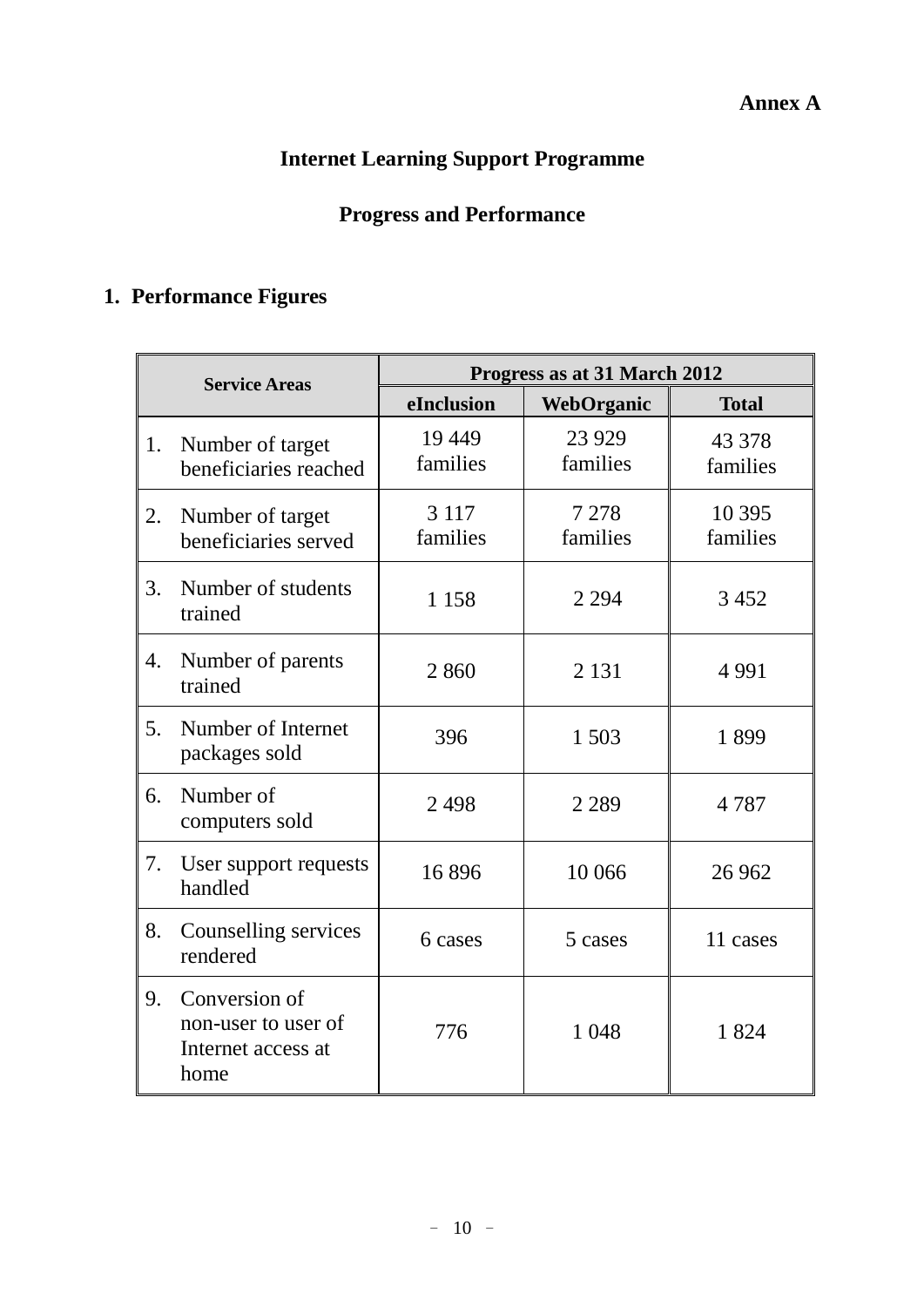# **2. Promotion Activities**

| <b>Timeframe</b> | <b>Promotion Activities</b>                                                                                                                                                     |  |  |  |  |  |
|------------------|---------------------------------------------------------------------------------------------------------------------------------------------------------------------------------|--|--|--|--|--|
| <b>June 2011</b> | Thematic programme portal to disseminate programme<br>information<br>Briefings to schools and the Federation of<br><b>Parent-Teacher Associations</b>                           |  |  |  |  |  |
| <b>July 2011</b> | Displaying programme posters in public housing estates,<br>libraries, government premises and public locations such<br>as bus stops and footbridges                             |  |  |  |  |  |
| August 2011      | Distributing programme posters and leaflets to all<br>primary and secondary schools                                                                                             |  |  |  |  |  |
|                  | Direct mail of programme leaflets and enrolment forms<br>to all the 180 000 eligible families (75% of total)<br>through the Student Financial Assistance Agency                 |  |  |  |  |  |
|                  | Distribution of programme information to the remaining<br>(around 70 000) eligible families through the District<br>Social Security Centres of the Social Welfare<br>Department |  |  |  |  |  |
| September 2011   | Broadcasting of Announcements in the Public Interest<br>(API) on television and radio                                                                                           |  |  |  |  |  |
| October 2011     | Distributing posters and leaflets to all Mutual Aid<br>Committees, Area Committees and District Cyber<br>Centres                                                                |  |  |  |  |  |
|                  | Broadcasting of API at community facilities                                                                                                                                     |  |  |  |  |  |
| March 2012       | Broadcasting of promotional video at 3 200 buses and<br>housing estates                                                                                                         |  |  |  |  |  |
|                  | <b>Briefing to District Councils</b>                                                                                                                                            |  |  |  |  |  |

*Office of the Government Chief Information Officer*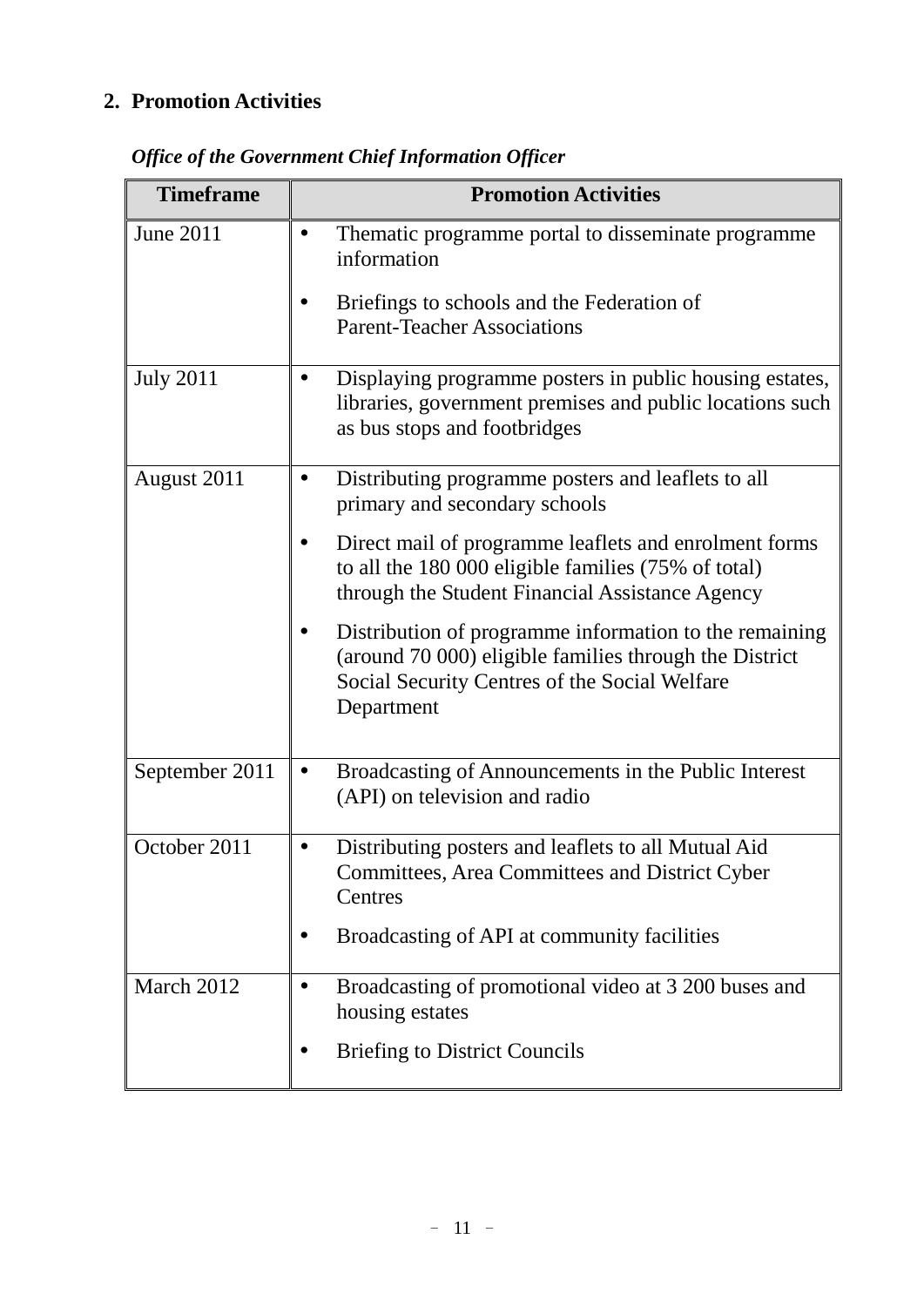# *eInclusion*

| <b>Timeframe</b>             | <b>Promotion Activities</b>                                                                                                            |
|------------------------------|----------------------------------------------------------------------------------------------------------------------------------------|
| August 2011 to<br>March 2012 | 103 talks and visits to schools<br>8 meetings with principals, Federation of<br>Parent-Teacher Associations, Parent Associations, etc. |
| December 2011                | Christmas sales promotion                                                                                                              |
| March 2012                   | Launching of IT Buddies Program to provide<br>one-on-one user support by tertiary student volunteers                                   |

# *WebOrganic*

| <b>Timeframe</b>             | <b>Promotion Activities</b>                                                                                                             |
|------------------------------|-----------------------------------------------------------------------------------------------------------------------------------------|
| August 2011 to<br>March 2012 | 335 talks and visits to schools<br>17 meetings with principals, Federation of<br>Parent-Teacher Associations, Parent Associations, etc. |
| September 2011               | Launch Seed School and Seed Ambassadors Programs<br>to leverage schools to promote the Programme                                        |
| December 2011                | Christmas sales promotion                                                                                                               |
| February 2012                | Chinese New Year sales promotion                                                                                                        |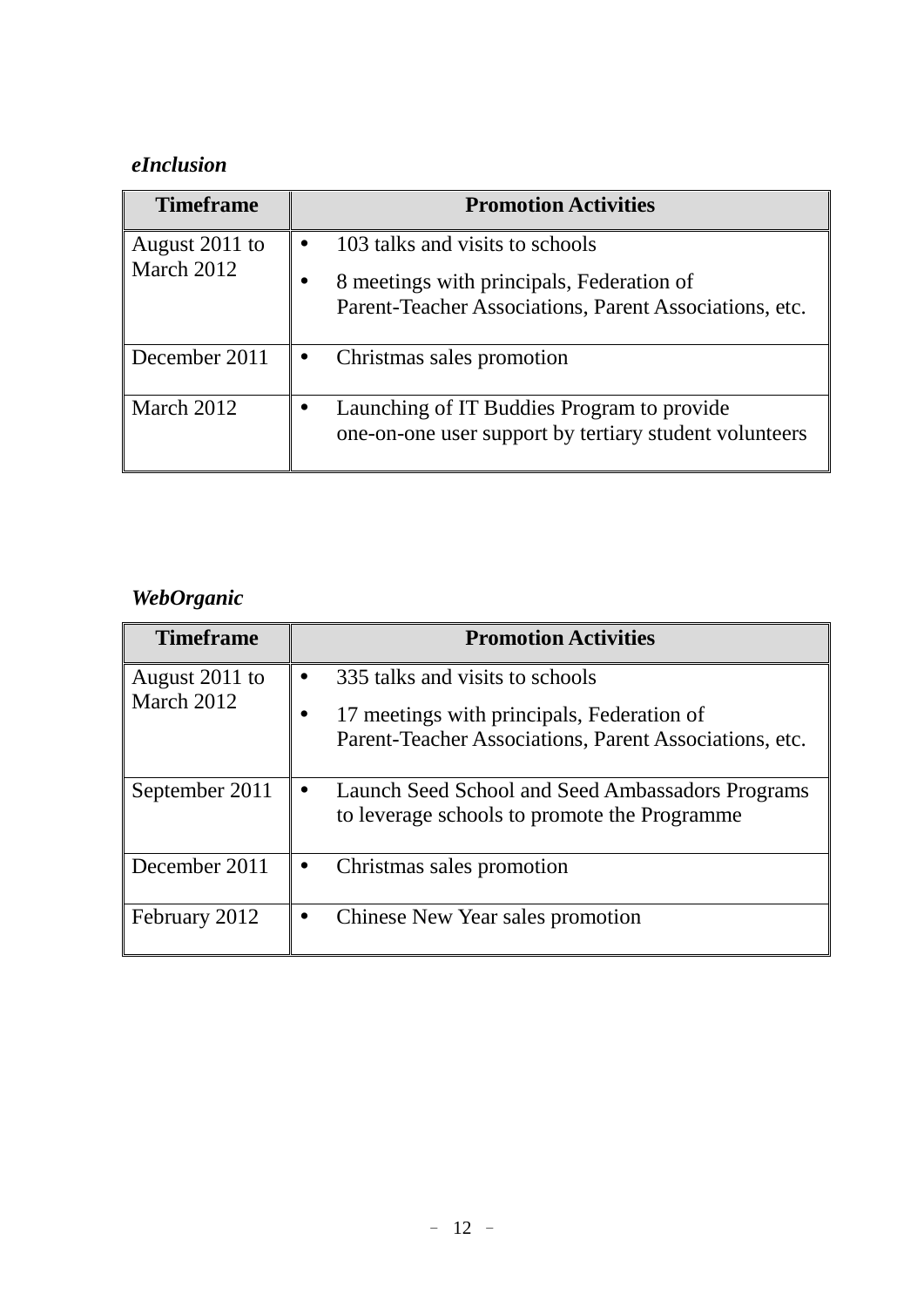**Annex B**



### **Web Accessibility Campaign 2011-12 and 2012-13**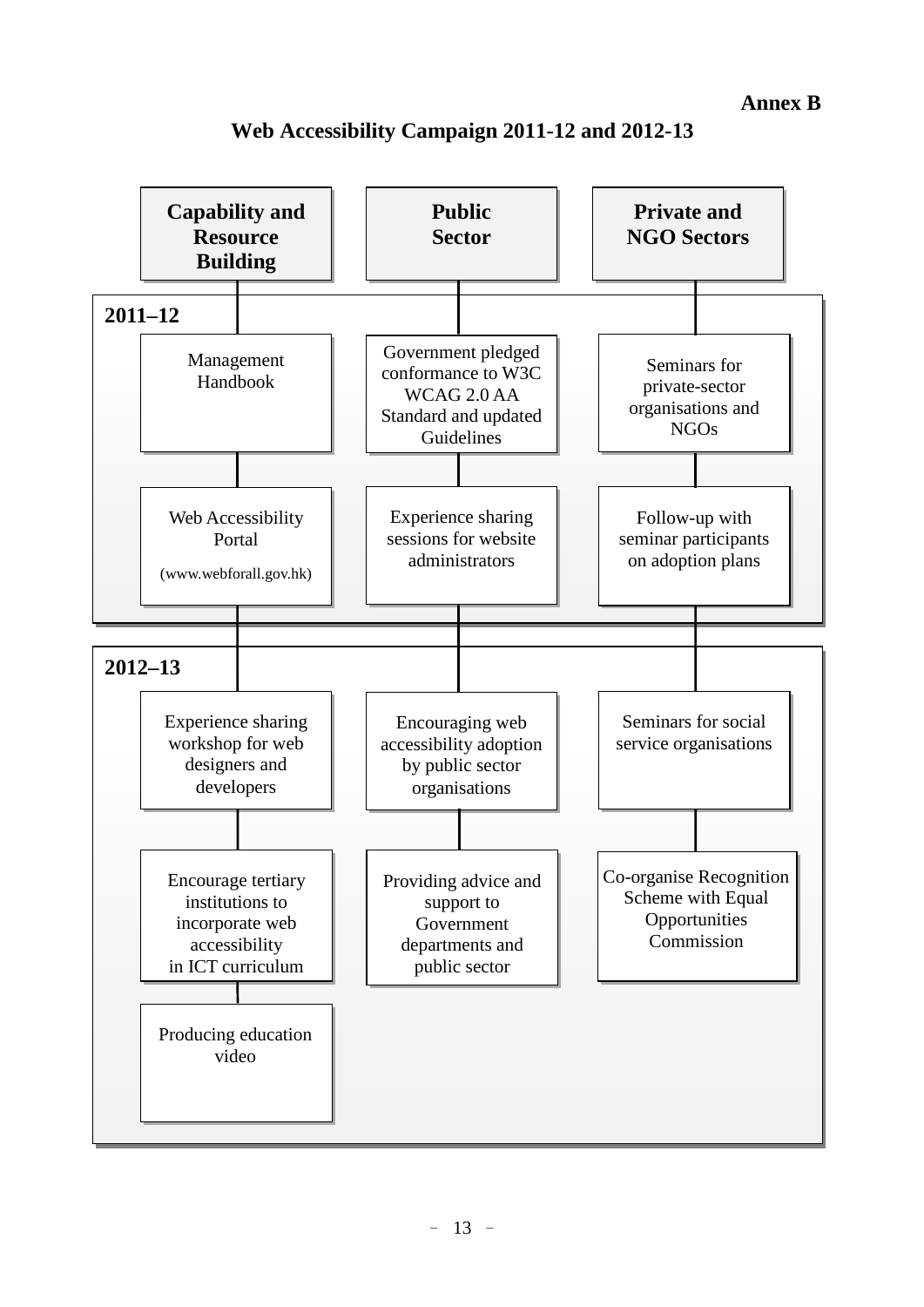### **Projects for the Development of Assistive Technology for Persons with Disabilities**

## 1. **A Novel Chinese Text Input Brain–Computer Interface for Persons with Neuromuscular Disability** by The Chinese University of Hong Kong

This project develops a Chinese text input system that uses a brain-computer interface to facilitate persons with neuromuscular disability to input Chinese text into computer. The target users are persons with neuromuscular disabilities (e.g. motor neuron disease, multiple sclerosis and cerebral palsy).

# 2. **A Mobile, Multi-Modal Human Interface Device for People with Disabilities and Its Application on Home Automation System** by PHAB with The University of Hong Kong

This project uses eye-ball and face orientation input technology to assist physically disabled persons to control home appliances.

### 3. **Easy-Dots 2.0** by Hong Kong Blind Union

Easy-Dots is a Cantonese Braille input method developed by the Hong Kong Blind Union in 2003 for Windows XP. This project upgrades the software for Windows 7. The target users are visually impaired and dyslexic persons.

## 4. **Kinelabs for Elderly and Stroke Rehabilitation** by Polytechnic University

This project uses Kinect to provide therapeutic training at low cost for persons beset with stroke or brain injury. This project won a silver ICT Award in 2012.

### 5. **QuicKey "Barrier-free input device"** by Keysquare Communication Ltd

This input device uses simplified buttons to facilitate persons with physical disabilities in using the computer.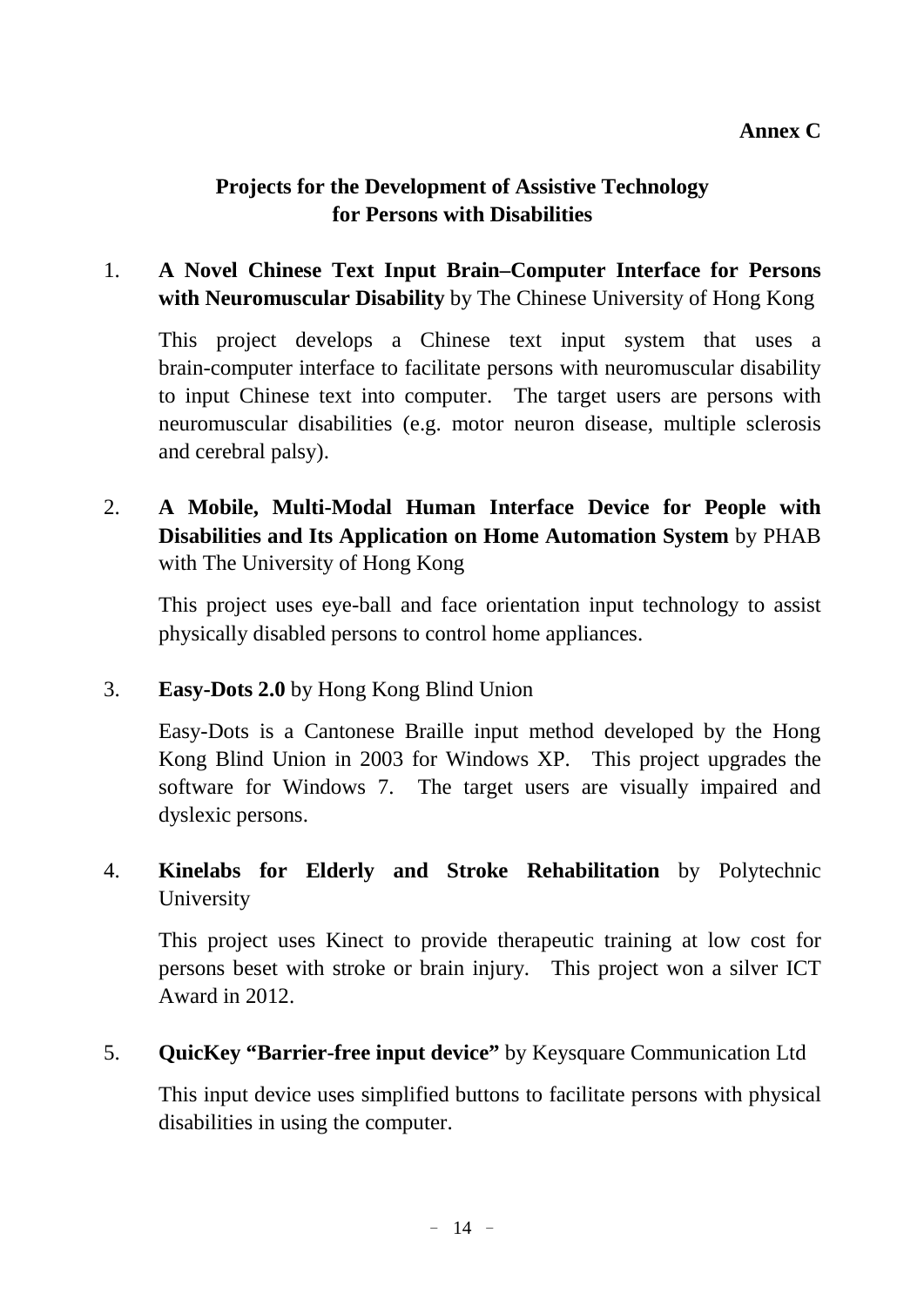## 6. **Transense - Text4U** by The Hong Kong Society for the Blind

This is an iPhone application using the phone camera to scan and convert text (English, Simplified Chinese or Traditional Chinese) into speech. The application allows visually impaired persons to use their mobile phone to read text on printed matters such as name card, leaflets, signage, etc. that they come across in daily life.

7. **Touchscreen Text Input Application for Visually Impaired** by Freedom Communications with Hong Kong Blind Union

This project adapts the Easy-Dots input method for use with iPhone, which has built-in accessibility features for visually impaired persons. It enables English or Chinese input with touch and sound feedback.

8. **Intelligent Home for People with Physical Disabilities** by Vocational Training Council with Shine Skills Centres

This is a console system to assist physically disabled persons to control home appliances such as TV and lighting through mobile phones.

# 9. **Online Navigation System for the Disabled on Web-based and Smartphone Platforms (ONS4D)** by Vocational Training Council

This project aims at developing a web application with accessibility information. Users can upload the information on web-based and smart phone platforms. The target users are persons with physical disability and visual impairment.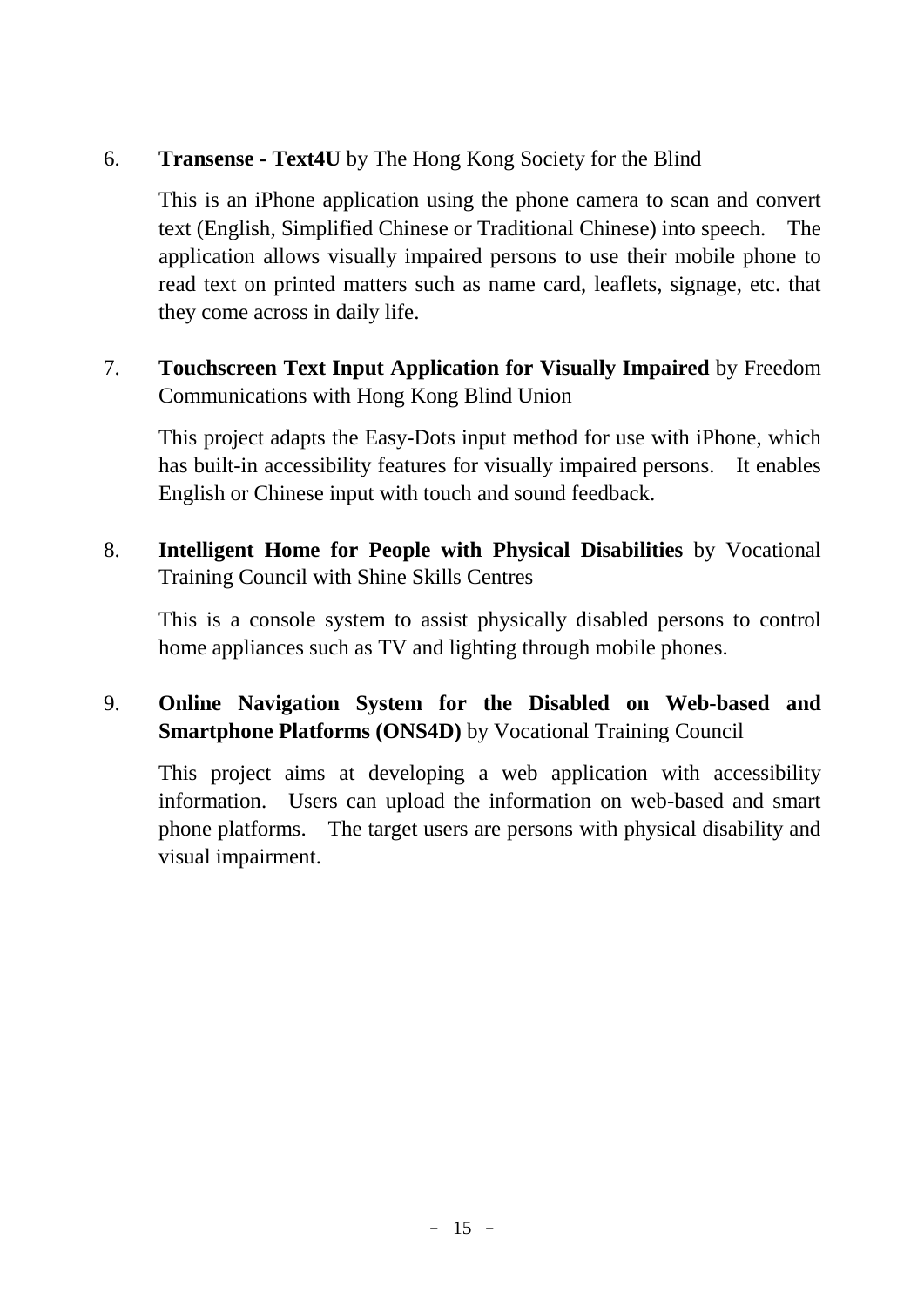**Annex D**

|    | <b>Sponsored</b><br>Organisation                                                                    | Project                        | <b>Major Activities</b>                                                                                                                                                                                                                                                                                                                   | <b>Number of</b><br><b>Elderly</b><br><b>Participants</b> |  |
|----|-----------------------------------------------------------------------------------------------------|--------------------------------|-------------------------------------------------------------------------------------------------------------------------------------------------------------------------------------------------------------------------------------------------------------------------------------------------------------------------------------------|-----------------------------------------------------------|--|
| 1. | Po Leung Kuk<br>(保良局)                                                                               | 「耆」樂數碼大<br>本營一<br>長者數碼學習計<br>劃 | • Computer training for elderly<br>Computer on loan service within<br>centres<br>Appreciation scheme to<br>encourage ICT usage by the<br>elderly<br>Setting up a Facebook page for<br>elderly users to connect among<br>themselves<br>Competition on development of<br>mobile elderly-centric<br>applications                             | 20 000                                                    |  |
| 2. | Evangelical<br>Lutheran<br><b>Church Social</b><br>Service-<br>Hong Kong<br>(基督教香港<br>信義會社會服<br>務部) | 數碼耆義部落                         | • Computer training for elderly<br>Inter-generation ICT activities,<br>e.g. visits by youth volunteers to<br>elderly homes/centres<br>ICT competitions for elderly<br>Setting up a website for the<br>elderly<br>Computer on loan service within<br>the centre                                                                            | 1 5 2 0                                                   |  |
| 3. | <b>CPMS</b> Social<br>Center for the<br>Elderly of<br>Grace<br>(中華便以利<br>會恩慈長者活<br>動中心)             | 數碼耆英無障礙                        | • Training courses on computer<br>and mobile phone usage for<br>elderly<br>Developing a mobile application<br>$\bullet$<br>for the elderly<br>• Study on "How computers affect<br>the daily life of elderly"<br>• Organising open day, roving<br>shows, closing ceremony cum<br>carnival<br>Computer on loan service within<br>the centre | 4 2 4 0                                                   |  |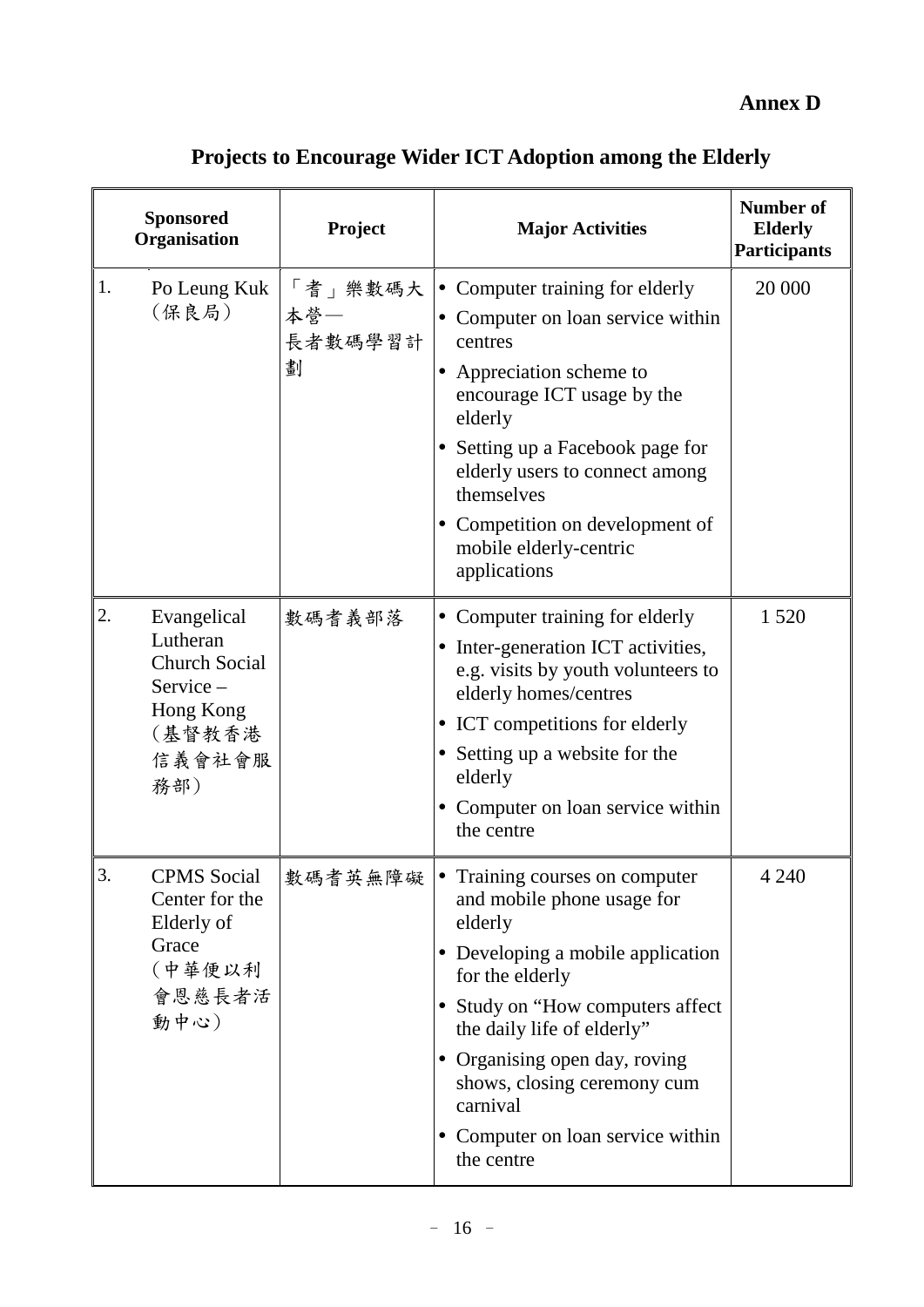## **Key Findings of the Survey on ICT Adoption Among Students in Low Income Families, Persons with Disabilities and the Elderly**

|                                                       | <b>Students</b><br><b>In Low Income</b><br>Families <sup>#</sup> |      | <b>Persons with</b><br>Disabilities <sup>@</sup> |      | <b>Elderly</b> |      | The<br><b>Mainstream</b><br><b>Community</b> |      |      |      |      |      |
|-------------------------------------------------------|------------------------------------------------------------------|------|--------------------------------------------------|------|----------------|------|----------------------------------------------|------|------|------|------|------|
|                                                       | 2005                                                             | 2008 | 2011                                             | 2005 | 2008           | 2011 | 2005                                         | 2008 | 2011 | 2005 | 2008 | 2011 |
| <b>Usage</b>                                          |                                                                  |      |                                                  |      |                |      |                                              |      |      |      |      |      |
| • % having used a<br>computer                         | 84.8                                                             | 96.7 | 87.2                                             | 16.4 | 16.4           | 24.8 | 6.7                                          | 7.8  | 20.0 | 78.6 | 78.6 | 90.8 |
| • % having used the<br>Internet                       | 81.9                                                             | 94.6 | 85.5                                             | 14.8 | 15.1           | 20.9 | 5.7                                          | 6.7  | 18.4 | 77.8 | 78.0 | 90.2 |
| <b>Access</b>                                         |                                                                  |      |                                                  |      |                |      |                                              |      |      |      |      |      |
| • % having a computer<br>at home                      | 70.4                                                             | 93.9 | 97.5                                             | 50.6 | 50.0           | 57.8 | 46.4                                         | 46.8 | 49.9 | 91.1 | 93.3 | 92.9 |
| • % having a computer<br>connected to the<br>Internet | 66.8                                                             | 92.8 | 96.8                                             | 46.8 | 46.7           | 56.6 | 43.1                                         | 43.2 | 48.1 | 89.2 | 92.5 | 91.7 |
| Knowledge                                             |                                                                  |      |                                                  |      |                |      |                                              |      |      |      |      |      |
| • % having knowledge<br>in using the computer         | 78.7                                                             | 89.0 | 83.7                                             | 14.6 | 12.4           | 21.3 | 6.1                                          | 5.8  | 19.8 | 75.9 | 74.1 | 89.6 |
| • % having knowledge<br>in using the Internet         | 78.7                                                             | 86.9 | 84.0                                             | 13.6 | 12.5           | 17.4 | 5.4                                          | 5.7  | 17.4 | 75.8 | 74.0 | 89.0 |

# "Students" include students receiving full time primary and secondary education in the 2011 survey but the 2005 and 2008 surveys only covered children aged 10-17.

@ "Persons with Disabilities**"** no longer include those with chronic illness, who were included in the 2005 and 2008 surveys.